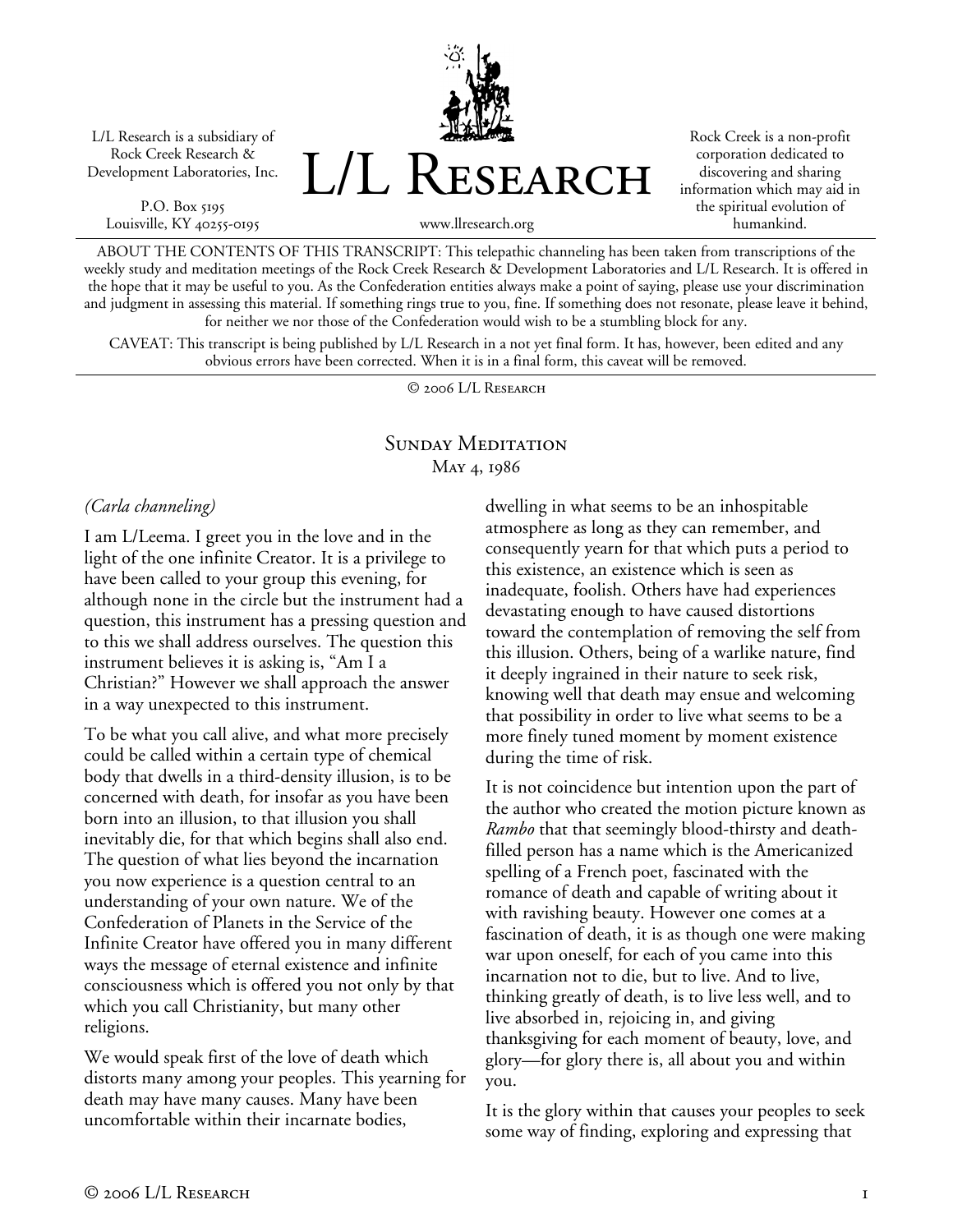articulated glory which, though gushing like a geyser from the deepest portions of being, comes into consciousness with a demand to be articulated. It is a rare being who can consciously love and serve the Creator without some structure. This is, however, by no means impossible, and, indeed, there is a minimum of distortion involved in the patient returning again and again to the daily practice of meditation and to the persistent analysis of one's own being, for it is within you and within each of you that the consciousness you seek lies, that the foreverness for which you hunger and thirst is seated.

To many there has been given a gift—that is, the gift of congruency and personality and character with an already established religion, as you call it. We call this a gift because it puts within the reach of the aspirant who finds himself congruent with an established religion many helpful tools for discovering the consciousness which constitutes the presence of the Creator. Now, there are semantics involved in the discussion of religion, and many who would wish to be Christians have found themselves unable to accept some of the wordings, phraseology and seemingly limited viewpoints of others who also call themselves Christians. In many cases, Christians are more vitriolic and judgmental of other Christians than they are of those whom they consider to be heathen. These things cause one who has been given the gift of congruency with a certain distortion of structure of approach to the one original Thought the feeling that one does not fit in, that one cannot possibly be Christian. And yet we say that if it is pleasurable and instructive and nourishing to study the teachings and to live the life of the Christ, then one shall not listen to those whose Christianity bears a different mark. However, in return, one Christian so judged as "not being Christian" is cautioned to refrain from making the same mistake about the challenging, for this word is a word and no more. The point in any approach to divinity is to discover and dwell in the presence of love, the one original and creative Thought.

You people have many idols. They include those things which your peoples think of as idols and recognize as dangerous, spiritually speaking. We may name money, power, and worldly addictions such as lust, gross eating, and other excesses as being those idols which the world recognizes very well. There are other less recognizable idols. One of these idols is the man known as Jesus. Another is the man known as

Gautama Buddha, another, Lao Tsu, another Confucius, another Mohammed, and so forth. None of these men hollowed themselves out to be worshipped, but rather to become the messengers, channels and wayfarers sharing a consciousness, the consciousness of the Creator.

It is well to honor and respect the ruthless determination of such men as we have mentioned, the determination to listen and to follow the spirit within, that which may be called the higher self, the Holy Spirit, the comforter, the Paraclete, the counselor or inner guidance. We are not interested in semantics—we are interested in providing each of you with the freedom, the feeling of free inspiration, shall we say, to pursue the presence of Christ Consciousness, that is, that which was channeled through Christ the man [known as Jesus], Christ the Buddha, the Christ of Lao Tsu, the Christ of Confucius, the Christ of Mohammed, and so forth.

There is nothing that lies between a judging Christian and a judged Christian but semantics. To allow any outer influence to remove one's attention from the inner voice which speaks in silence and in thunder is folly, and we may strongly suggest to you that you be not dissuaded from what you feel to be so for you because of the judgment of others, although we urge each of you to consider patiently and in love each word spoken, whether in condemnation or praise, for each word that you hear from another is a mirror into which you may look and find yourself. One can only thank a mirror. It is but glass with a backing to show you to yourself. That backing may not think itself to be neutral, may not consider itself a catalyst, but rather an apostle of what is right. This is not important to one who listens, for the Creator is speaking to you in condemnation as well as in praise, and if there is a lack of patience when looking in the mirror, then perhaps the gaze may be, through the discipline of meditation, be found to become more and more easy as one comes into loving and compassionate unity with the one who judges.

It is not for any entity to follow another's path, for you have your own path. It is, rather, incumbent upon each seeker to be firm, stubborn, and inexorably persistent about listening to the guidance which comes from within. Your discrimination will tell you what feeds you and what does not. You cannot be competitive about spiritual unfoldment or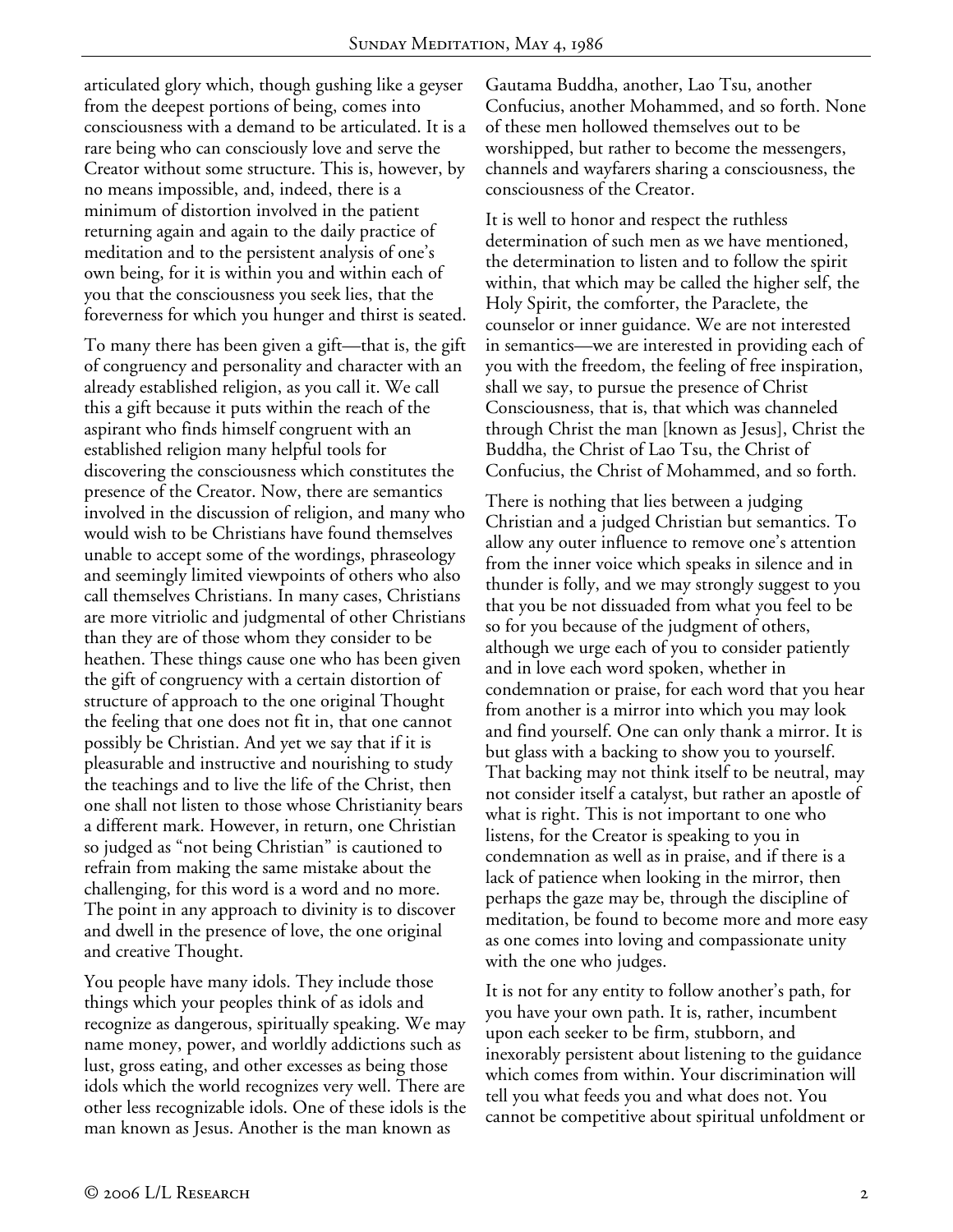enlightenment. You can be only your personal best. We ask you to follow each of you your own path, but to give it your personal best, for though it is not well to be fascinated with death, it is indeed well to recognize its inevitability, and to seek for what lies beyond, for until one dwells in mystery, one cannot have the energy and the motivation to seek the truth, to find a way to live that reflects the glory within.

Are you a Christian? Are you a Buddhist? Are you a Confucian? Does your path lie with the Sufis? Have you found the Confederation of Planets to be closest to your own path? Very well. Whatever your choice, acknowledge it and do not look back, for the choice of one path and the following of it faithfully are most important. We suggest that you follow it not only with energy, but with discrimination, gazing with joy upon the example of the entity or entities whom you have found to be fullest of Christ consciousness.

But we ask you to look always not only at the frail, brave suffering and hollowed out human which became a channel to be of service to many, but to spend time gazing upon the face of Deity, however you may find it and by whatever names you preserve it. It is a good thing to be what you are, and what you are will grow and change and transform, yet it is likely that one pattern or another is most likely congruent with your vibratory energy pattern. Thusly, not all of you will be Christians, not all of you will be Sufis, and so forth. Yet all these structures yield the same living water. All are channels through which this water may flow, and it is the discipline and devotion and firm intention to follow the example set before you that will open to you the consciousness which all have come to give that one Consciousness of the one Creator. You have within you that one Creator, and, in fact, in the end you shall be that one Creator.

May your path be pleasant and light and may your voice be merry as you walk along it, for though you may be often cast down, yet the example set before you by whatever path you have chosen is always that of one who presses on, asking only to be more and more hollowed out, to become a more and more pure channel for the love and the light of the one infinite Creator. To take oneself too seriously is to stumble on a rock of your own making. So, reach toward the light as do your trees and flowers and clap your hands with joy, for you are here in the

presence of Christ Consciousness. At this very moment it flows about you, within you, and between you, linking you with your deepest self and with each other. That moment is now, and all the nows that you shall ever experience. Encourage the faculty of laughter, for the face of the infinite invisible One is a face of ultimate joy.

We rest within your vibrations, lost in the joy of your presence within us, and we offer back to you our blessing and assure you that we are with you at any time you should wish to invite our presence. We shall leave this instrument now, hoping that the answer to this question is not obscure or confusing. It is difficult to cut through the semantics of emotionally laden words which signify different things to different people. We hope that we have been helpful. We are those of L/Leema and we leave this instrument at this time.

### *(Jim channeling)*

I am L/Leema, and greet you once again through this instrument in love and in light. We would at this time offer ourselves for the answering of other queries that may be of importance to those gathered this evening. May we attempt any such query at this time?

**Carla:** Yes, L/Leema. I'd like to ask a question for S. This is the last of her questions. She would like to know if her off and on inability to remember to take in things that she sees and that she fears has anything to do with a condition which she calls Broca's aphasia. If you cannot answer that directly, I'm sure she would be most appreciative of any comments that you could have on that.

I am L/Leema. We look upon the entity and condition of which you speak and see that there is some latitude within which we may speak.

The condition that this entity has described and experienced may be labeled in any of a number of manners, including the use of those labels which you have mentioned. However, the true nature of the condition is one which is not definitely described by such labels and would not respond by the application of treatments which are usually utilized for such labeled conditions. The condition is unique to this entity in that its ability to remember that which it has noticed is a function of its changing desire to learn in a specific fashion. Thus, the entity within its subconscious mind and …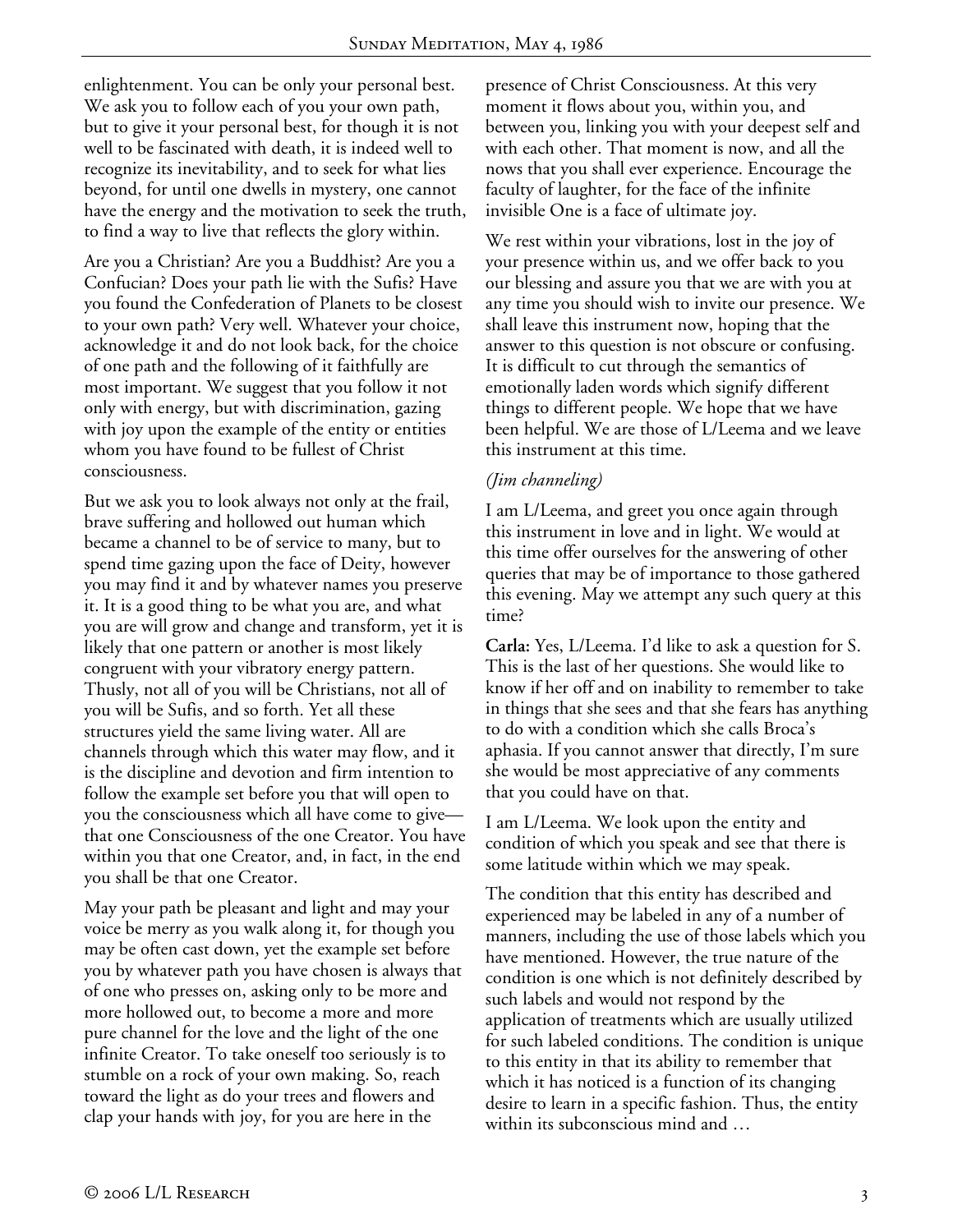# *(Side one of tape ends.)*

## *(Jim channeling)*

I am L/Leema, and am again with this instrument. To continue our response. Within portions of both the subconscious and conscious minds of this entity, the direction of the learning is determined. That which is of value receives a focus of attention that does not forget. That which is forgotten is forgotten for a reason. The reason has to do with that which is desired. We may not speak more specifically in describing this reason or its function in the process of learning lest we take from this entity the opportunity that it has presented to itself.

May we answer in any further way, my sister?

**Carla:** Yes, it occurred to me to wonder whether this blockage was preincarnatively chosen?

I am L/Leema, and as we gaze upon the entity and the condition, we see that there are ramifications of this condition which trail backward, as you would say, through the incarnation to the early formative years at which time the more preincarnative choices were set in motion in certain fashions according to the young experience of the one known as S. Thus, the preincarnative choices were given first expression in a manner congruent with the abilities and opportunities that were developing in and about this entity.

May we answer further, my sister?

**Carla:** Just one question—after all, she's my mother, and I'm concerned, and I know, knowing her, that she will want to think about this at length. Would it be more instructive for her to dismiss it or to plumb the possible reasons for this preincarnative choice?

I am L/Leema, and without infringing upon this entity's free will, we may only suggest that the discernment of what is its heart's true desire be attempted. All else then shall fall into place, shall we say.

May we answer further, my sister?

**Carla:** It brings me to another question that I had, which was more general. I'll ask it on her behalf, and also on mine—on her behalf, because she has a growing family and, whatever her heart's desire may be, she wishes with all her heart to be a good mother and a good wife, and this will take at least the next fifteen years of her life—having to do with children,

I mean. In our case, Jim and I have been questioning whether it is possible to be contented, harmonious and settled and still be learning. So the question is: Can one's circumstances, being settled and somewhat domesticated, offer enlightenment in the same way that suffering and traumatic change offer enlightenment in transformation?

I am L/Leema, and the query opens interesting possibilities. It is not one which can be definitively answered, for one must look to the entity about which the situation applies, shall we say. Each seeker brings with it a certain conglomeration of experiences, abilities and areas which are in need of refinement. The means by which an entity may increase and refine its understanding in any incarnation are determined by taking into consideration a great wealth and a variety of factors. The list is quite various and would include the family and friends with whom one would experience the incarnation, the culture within which the incarnation would be experienced, the point within the cycle at which the planet had progressed, the lessons and abilities thus far gathered, the desire to serve in such and such a fashion, and so forth. Thus, for some, one means of experiencing the illusion would be most helpful, whereas the same means would be far less useful to another entity.

To be more brief, each moment and experience offers the potential for enlightenment for any seeker with the desire that is sufficiently strong to penetrate the illusion and surface appearance of any moment. It is the unique quality of each seeker that determines what moments may be taken advantage of, shall we say.

May we answer further, my sister?

**Carla:** No, thank you, L/Leema.

And we thank you, my sister. May we attempt another query?

**T:** Yes, I'm not exactly sure how to put it, but I have a question. Recently I had a very serious argument, disagreement with my brother, my biological brother. It seems that part of the roots of this argument are in the way we treated one another when we were children, especially the way I treated him. And there seems to be the opinion on my brother's part that I really don't love him and this is something that during my life I have thought about a lot. Sometimes I don't feel as though I really do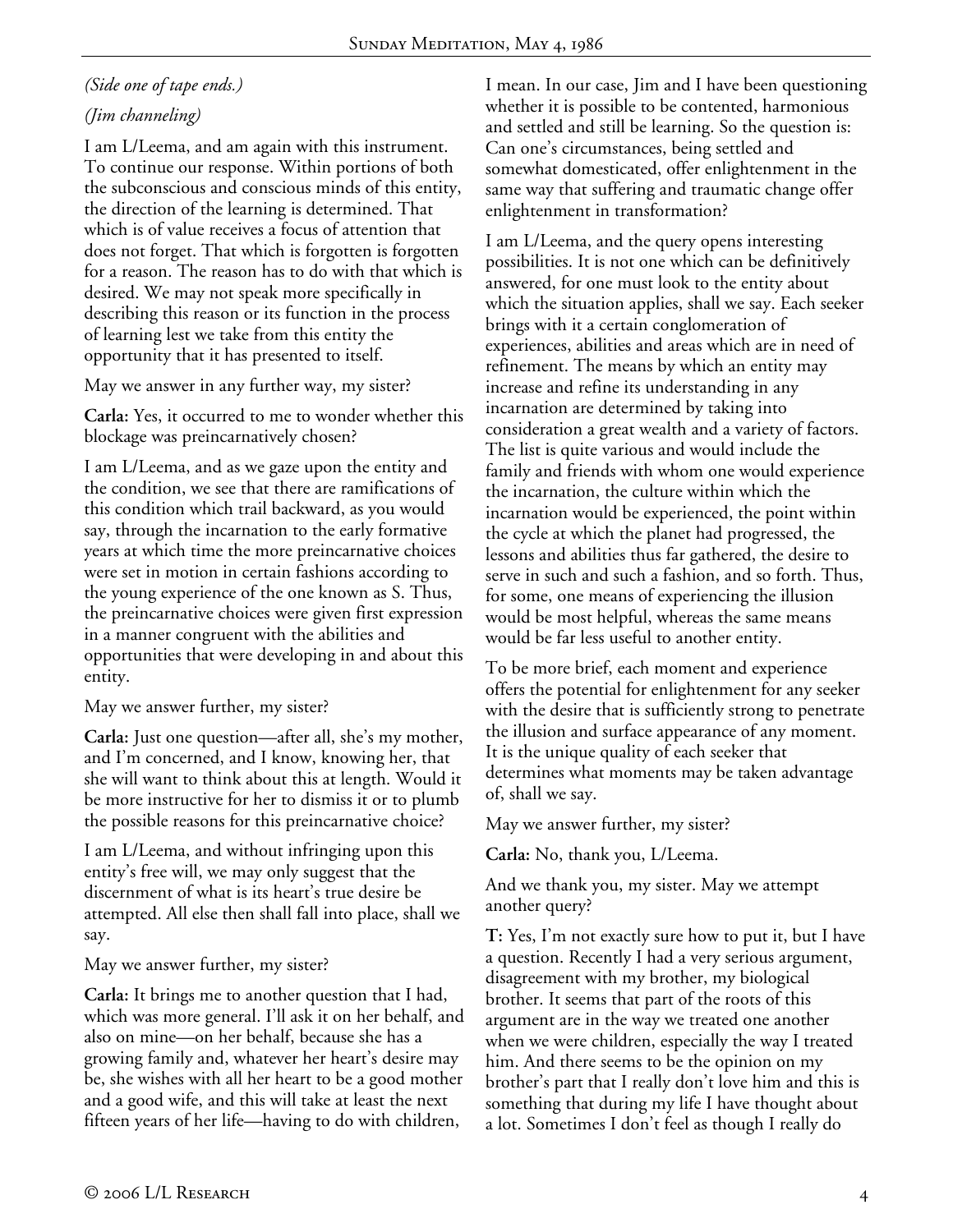have the capacity or the capability to really and truly love. I guess my question is—to start with—is, how does one go about recog—I mean, in different people, is the—well, the capability to love, to show love and to feel love for others, seen different? I'm not sure what I want to ask. Could you just comment on that—or have I thrown such a hodgepodge at you?

I am L/Leema, and we believe that we may make comment from the information you have given. Within your illusion, the lesson is love. This lesson is begun when the conscious seeker becomes aware that it is the lesson. To begin the lesson, one may look at carefully the relationships and feelings that have developed within them that one has formed throughout the incarnation. Within each relationship, there will be a mixture of feelings and experiences that will sum into what you may call the core or foundation of feeling. Each entity seeking to love and to understand the concept of love will then compare what is felt with what is imagined to be love. And here we must state that few within your illusion are capable of truly loving and of knowing what love is, for there is only the ability within your illusion to begin this lesson. Yet, within most entities' experience, there is the remembrance of some, of a few, who have demonstrated what seems to be unquestionably that called love, for it easier to feel love from another at first than to give love.

Thus, the seeker throughout its experience of relationships with those about it begins to determine certain features or characteristics that seem to be a part of that called love, and then each seeker in some fashion takes that seed or facet of love and plants it as a desire within its own heart and mind, and waters it with attention, with care and with further desire that it might flourish and become a nourishment for those about it. At this point, those about the seeker begin to notice the quality that is developing towards love and begin to reflect back to the seeker other qualities more closely aligned with the developing concept and experience of love. This process then continues betwixt all those who are aware of the process.

Thusly is love born and does love become more and more seated or rooted, if you will, within each seeker's being. Yet, in most cases, such feelings of love are most nebulous and transitory, with moments of inspiration and brilliance to inspire the

seeker onward. Yet, once again and once again and yet again, the seeker returns to the daily round of activities where it seems that love resides not. Undaunted in some cases, the seeker redoubles the desire and again the process is repeated. That which is felt is given and returns and is given and returns and love continues to take root. However quickly or slowly matters not—the process has been begun and will continue as a direct function of the seeker's desire to penetrate the mystery of love, of loving, and of being loved.

May we answer further, my brother?

**T:** I have several things I'd like to say, but I think I'll hold them for another time. Thank you very much.

I am L/Leema, and we thank you, my brother.

**Carla:** I'll just follow up on T's, and let that be all because I know this has been a long session for you. What I heard him asking was, "Can I fall in love?" It seems that not everybody does. I think falling in love is different, is a different perception from universal love or compassion, and I think everybody yearns for it and you know a lot of people don't get the chance to fall in love. They don't meet the right person, the chemistry doesn't happen. Some people do fall in love—I've fallen in love. I count myself lucky, even though it's always turned out to be a painful experience too. Could you comment on the extreme chanciness of having the opportunity to fall in love in this illusion?

I am L/Leema, and shall attempt to speak to this subject. We find that there are many approximations of that which we would call love, the more universal compassion that one may eventually feel for all of creation. The concept of romantic love is what we would call an approximation of the more universal kind of love of which we have been speaking, and it is indeed true that few within your illusion are able to experience this type of love, though more, far more indeed, experience this type of love than experience universal compassion. The degree to which pain of the experience accompanies the experience is the degree to which, we would suggest, that the mind has formed the boundaries within which love is allowed to express, for if there are no conditions or boundaries to the expression of love, there can be no pain accompanying the loss of such love, for there will be no loss.